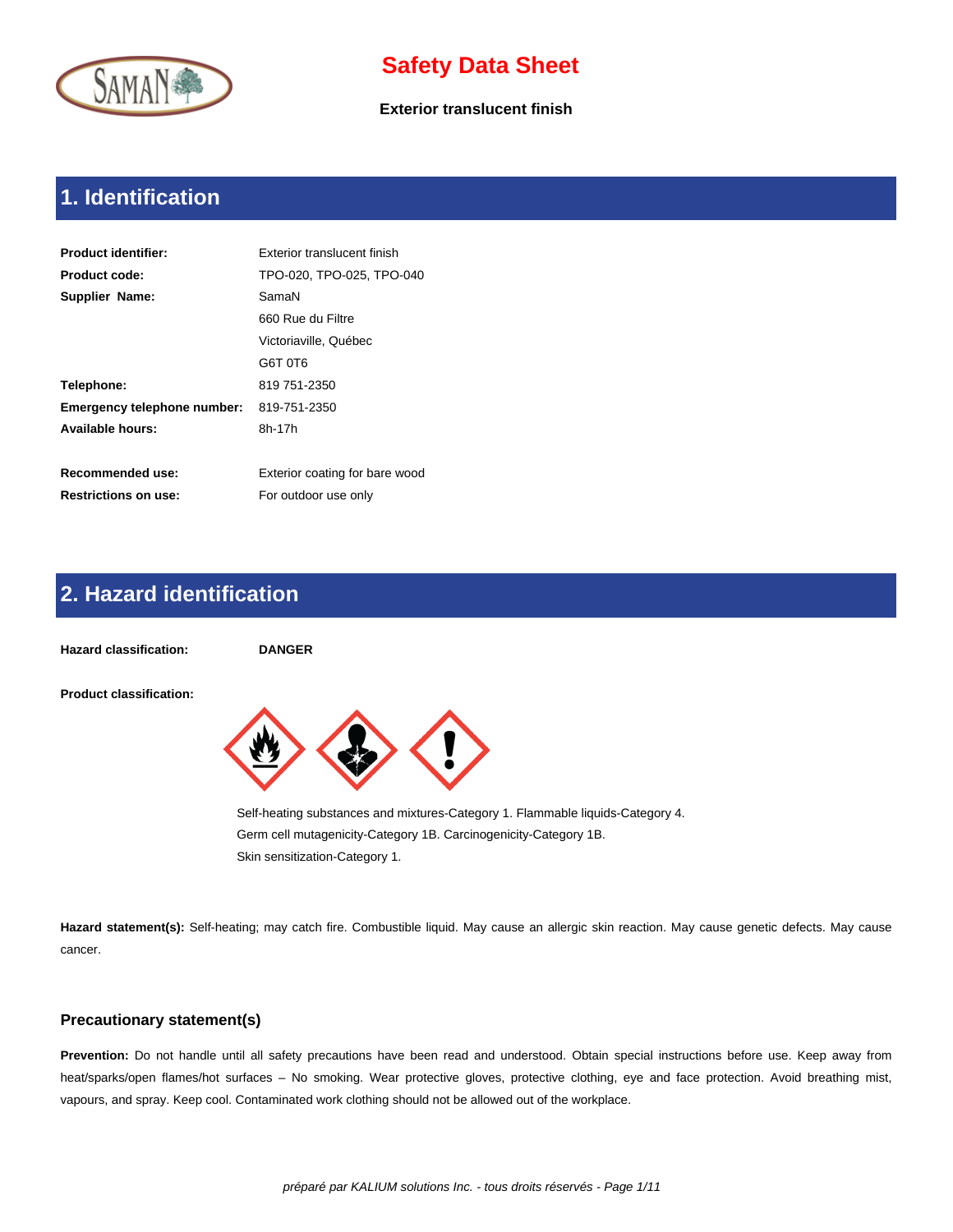

#### **Exterior translucent finish**

**Response:** IF ON SKIN: Wash with plenty of water and soap. If skin irritation or a rash occurs: Get medical advice/attention. If exposed or concerned: Get medical advice/attention. Take off contaminated clothing and wash it before reuse. In case of fire: use an appropriate extinguisher.

**Disposal:** Store in a well ventilated place. Maintain air gap between stacks/pallets. Store bulk masses greater than 450 kg/1000 lbs at temperatures not exceeding 25°C/77°F. Store away from other materials. Store locked up.

**Storage:** Dispose of contents/container in accordance with local, regional, national and/or international regulations in force.

**Other hazards:** No other effects shown.

See toxicological information, section 11

# **3. Composition/Information on ingredients**

| l No | CAS no        | Common name and synonyms                          | Concentration (W/W) |
|------|---------------|---------------------------------------------------|---------------------|
|      | 64742-47-8    | Naphtha hydrotreated (light fraction)             | 14.73%              |
| 12   | 64742-88-7    | Naphtha (medium aliphatic fraction C9-C12)        | 2.67%               |
| l 3  | $96 - 29 - 7$ | Methyl ethyl ketoxime                             | 0.70%               |
| 4    | 8052-41-3     | Stoddard solvent                                  | 0.53%               |
| ا 5  | 41556-26-7    | BIS(1,2,2,6,6-pentamethyl-4-piperidinyl) sebacate | 0.29%               |
| 16   | 1333-86-4     | Carbon black, (C.I. pigment black 7)              | 0.17%               |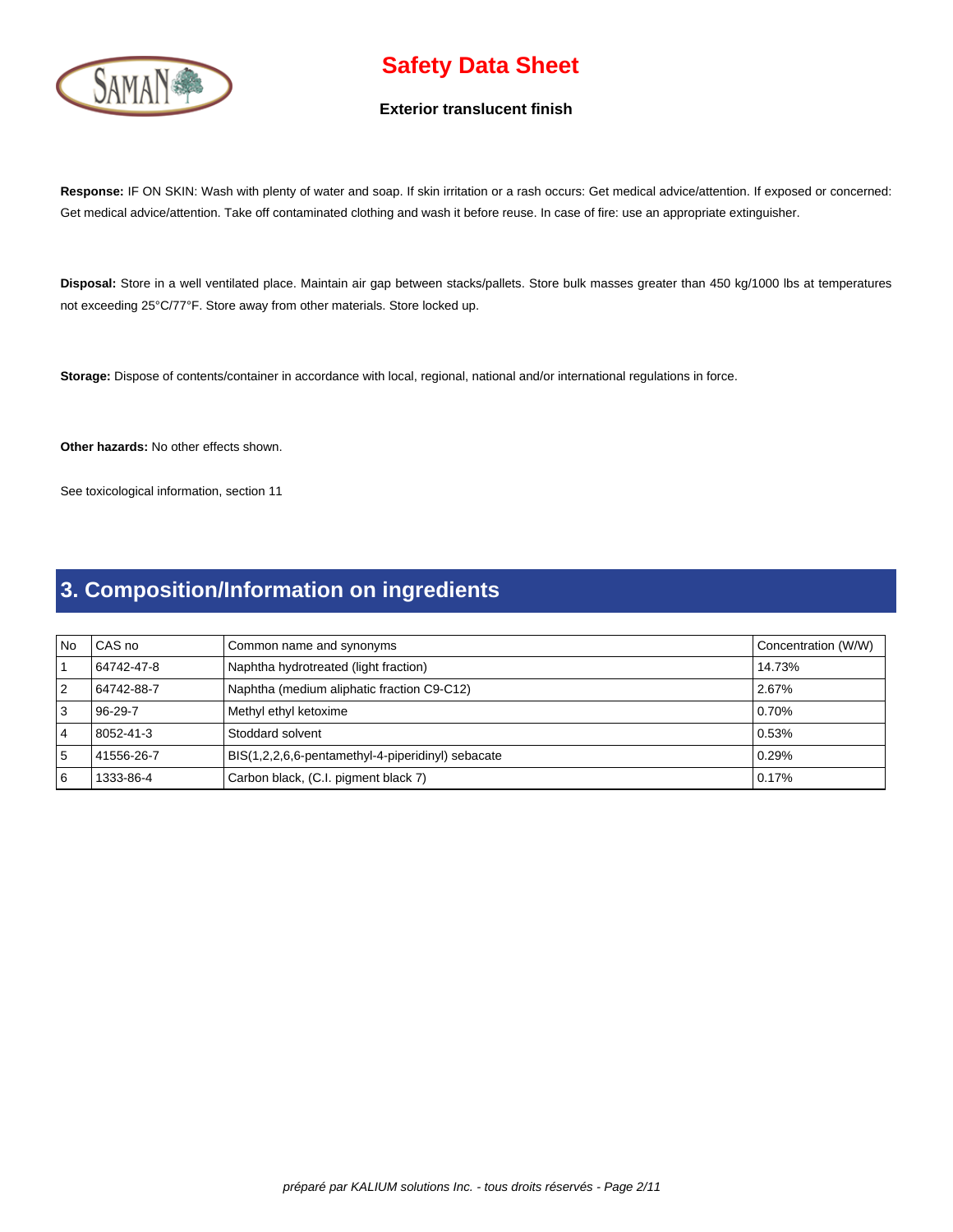

**Exterior translucent finish**

## **4. First-aid measures**

 **If swallowed, irritation, any type of overexposure or symptoms of overexposure occur during use of the product or persists after use, immediately contact a POISON CENTER, an EMERGENCY ROOM or a PHYSICIAN; ensure that the product safety data sheet is available.**

**Eye contact:** Check for and remove any contact lenses. Immediately flush eyes with plenty of water for at least 15 minutes, occasionally lifting the upper and lower eyelids. Get medical attention immediately.

Skin contact: In case of contact, immediately flush skin with plenty of water for at least 15 minutes while removing contaminated clothing and shoes. Wash clothing before reuse. Clean shoes thoroughly before reuse. Get medical attention immediately.

**Inhalation:** Move exposed person to fresh air. If not breathing, if breathing is irregular or if respiratory arrest occurs, provide artificial respiration or oxygen by trained personnel. Loosen tight clothing such as a collar, tie, belt or waistband. Get medical attention immediately.

**Ingestion:** Wash out mouth with water. Do not induce vomiting unless directed to do so by medical personnel. Never give anything by mouth to an unconscious person. Get medical attention immediately.

**Symptoms:** Skin hypersensitivity. Diarrhea. Cough, breathing pain, eye redness and skin edema.

**Effects (acute or delayed):** May cause skin sensitization. Laxative effect, if ingested in large quantities. May cause irritation of eyes, skin and respiratory tract.

**Immediate medical attention and special treatment:** No specific treatment. Treat symptomatically. Contact poison treatment specialist immediately if large quantities have been ingested or inhaled.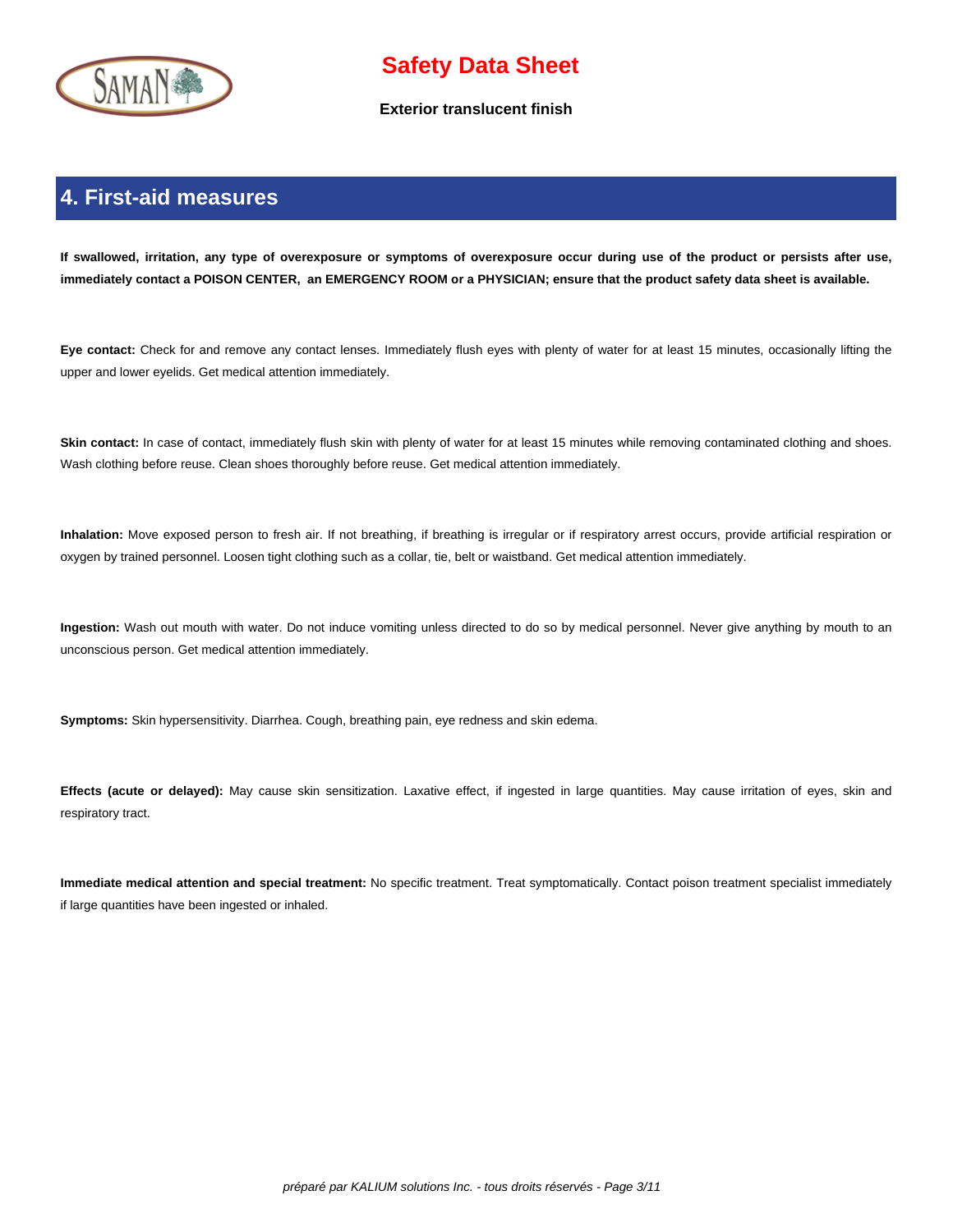

#### **Exterior translucent finish**

### **5. Fire-fighting measures**

**Suitable extinguishing media:** Use dry chemical, CO<sub>2</sub>, water spray (fog) or foam.

**Unsuitable extinguishing media:** Jets of water can facilitate the spread of fire.

**Specific hazards arising from the hazardous product:** Combustible. If heated, vapors may form explosive mixtures with air. The vapors are heavier than air and may travel to an ignition source.

**Hazardous combustion products:** Carbon monoxide and dioxide.

**Special protective equipment and precautions for fire-fighters:** Fire-fighters should wear appropriate protective equipment and self-contained breathing apparatus (SCBA) with a full face-piece operated in positive pressure mode.

### **6. Accidental release measures**

Personal precautions: No action shall be taken involving any personal risk or without suitable training. Evacuate surrounding areas. Keep unnecessary and unprotected personnel from entering. Do not touch or walk through spilled material. Shut off all ignition sources. No flares, smoking or flames in hazard area. Avoid breathing vapor or mist. Provide adequate ventilation. Wear appropriate respirator when ventilation is inadequate. Put on appropriate personal protective equipment (see Section 8).

**Protective equipment and emergency procedures:** Avoid dispersal of spilled material and runoff and contact with soil, waterways, drains and sewers. Inform the relevant authorities if the product has caused environmental pollution (sewers, waterways, soil or air).

**Methods and materials for containment and cleaning up:** Stop leak if without risk. Move containers from spill area. Dilute with water and mop up if water-soluble. Alternatively, or if water-insoluble, absorb with an inert dry material and place in an appropriate waste disposal container. Use spark-proof tools and explosionproof equipment. Dispose of via a licensed waste disposal contractor.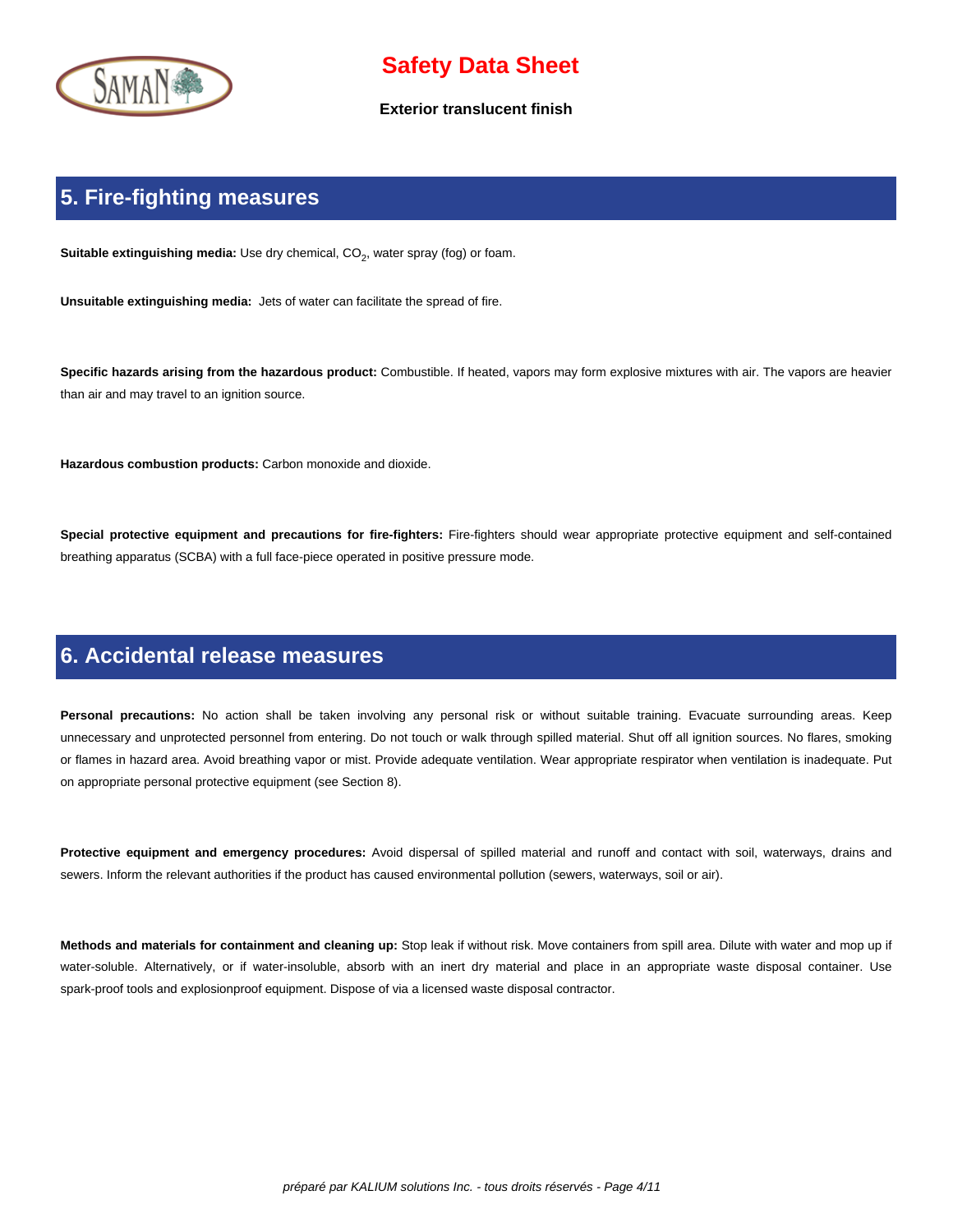

**Exterior translucent finish**

### **7. Handling and storage**

**Precautions for safe handling:** Put on appropriate personal protective equipment (see Section 8). Eating, drinking and smoking should be prohibited in areas where this material is handled, stored and processed. Workers should wash hands and face before eating, drinking and smoking. Remove contaminated clothing and protective equipment before entering eating areas. Avoid exposure - obtain special instructions before use. Avoid contact with eyes, skin and clothing. Do not ingest. Avoid breathing vapor or mist. Use only with adequate ventilation. Wear appropriate respirator when ventilation is inadequate. Do not enter storage areas and confined spaces unless adequately ventilated. Keep in the original container or an approved alternative made from a compatible material, kept tightly closed when not in use. Store and use away from heat, sparks, open flame or any other ignition source. Use explosion-proof electrical (ventilating, lighting and material handling) equipment. Use non-sparking tools. Take precautionary measures against electrostatic discharges. To avoid fire or explosion, dissipate static electricity during transfer by grounding and bonding containers and equipment before transferring material. Empty containers retain product residue and can be hazardous. Do not reuse container.

**Conditions for safe storage:** Store in accordance with local regulations. Store in a segregated and approved area. Store in original container protected from direct sunlight in a dry, cool and well-ventilated area, away from incompatible materials (see section 10) and food and drink. Eliminate all ignition sources. Separate from oxidizing materials. Keep container tightly closed and sealed until ready for use. Containers that have been opened must be carefully resealed and kept upright to prevent leakage. Do not store in unlabeled containers. Use appropriate containment to avoid environmental contamination.

**Incompatibility:** Chlorinated products. Strong oxidizing agents.

### **8. Exposure controls/Personal protection**

| <b>No</b>      | CAS no        | i CAS name                                        | IDHL mg/m3    | TWA mg/m3     | STEL mg/m3    | CEIL mg/m3      |
|----------------|---------------|---------------------------------------------------|---------------|---------------|---------------|-----------------|
|                | 64742-47-8    | Naphtha hydrotreated (light fraction)             | Not available | Not available | Not available | Not available   |
| 2              | 64742-88-7    | Naphtha (medium aliphatic fraction C9-C12)        | Not available | Not available | Not available | Not available   |
| 3              | $96 - 29 - 7$ | Methyl ethyl ketoxime                             | Not available | Not available | Not available | l Not available |
| $\overline{4}$ | 8052-41-3     | Stoddard solvent                                  | 20000         | 525           | Not available | l Not available |
| 5              | 41556-26-7    | BIS(1,2,2,6,6-pentamethyl-4-piperidinyl) sebacate | Not available | Not available | Not available | Not available   |
| 16             | 1333-86-4     | Carbon black, (C.I. pigment black 7)              | 1750          | 3.5           | Not available | l Not available |

IDHL: Immediately Dangerous to Life or Health Concentrations

TWA : Time Weighted Average

STEL: Short -Term Exposure Limit

CEIL: Ceiling Limit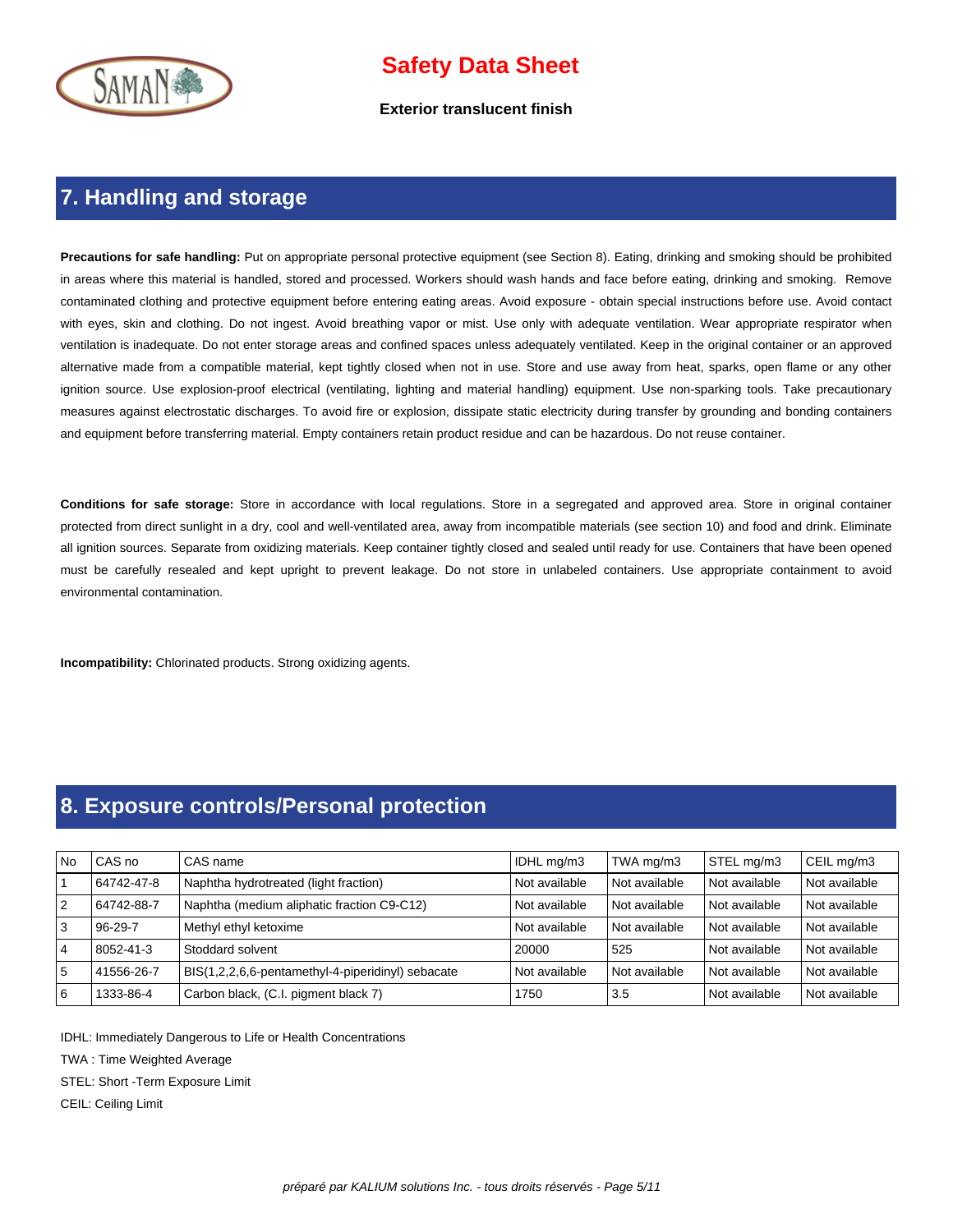

#### **Exterior translucent finish**

IPVS = Inmediatamente peligroso para la vida o la salud VEPP = Valor de exposición promedio ponderado VECD = valor de exposición de corta duración VL = valor límite

**Appropriate engineering controls:** Use only with adequate ventilation. Use process enclosures, local exhaust ventilation or other engineering controls to keep worker exposure to airborne contaminants below any recommended or statutory limits. The engineering controls also need to keep gas, vapor or dust concentrations below any lower explosive limits. Use explosion-proof ventilation equipment.

**Individual protection measures:** Wash hands, forearms and face thoroughly after handling chemical products, before eating, smoking and using the lavatory and at the end of the working period. Appropriate techniques should be used to remove potentially contaminated clothing. Wash contaminated clothing before reusing. Ensure that eyewash stations and safety showers are close to the workstation location.

**Eyes:** DO NOT WEAR CONTACT LENSES Wear anti-splash safety goggles.

**Hands:** Chemical-resistant, impervious gloves complying with an approved standard should be worn at all times when handling chemical products if a risk assessment indicates this is necessary. Considering the parameters specified by the glove manufacturer, check during use that the gloves are still retaining their protective properties.

Respiratory: If workers are exposed to concentrations above the exposure limit, they must use appropriate, certified respirators. Use a properly fitted, air-purifying or air-fed respirator complying with an approved standard if a risk assessment indicates this is necessary. Respirator selection must be based on known or anticipated exposure levels, the hazards of the product and the safe working limits of the selected respirator.

**Others:** Wear protective clothing with long sleeves and appropriate safety shoes at all times.

### **9. Physical and chemical properties**

**Physical state:** Liquid **Colour:** Translucent **Odour:** Low odor **Odour threshold:** Not available **pH:** Not applicable **Melting/Freezing point:** -32°C (-25.6°F) **Initial boiling point/boiling range:** 178°C (352.4°F) **Flash point:** 79°C (174.2°F) Close cup **Lower flammable/explosive limit:** 0,6% at 25 °C **Upper flammable/explosive limit:** 7% at 25 °C **Auto-ignition temperature:** 285°C (545°F) **Evaporation rate:** <1 (ether=1)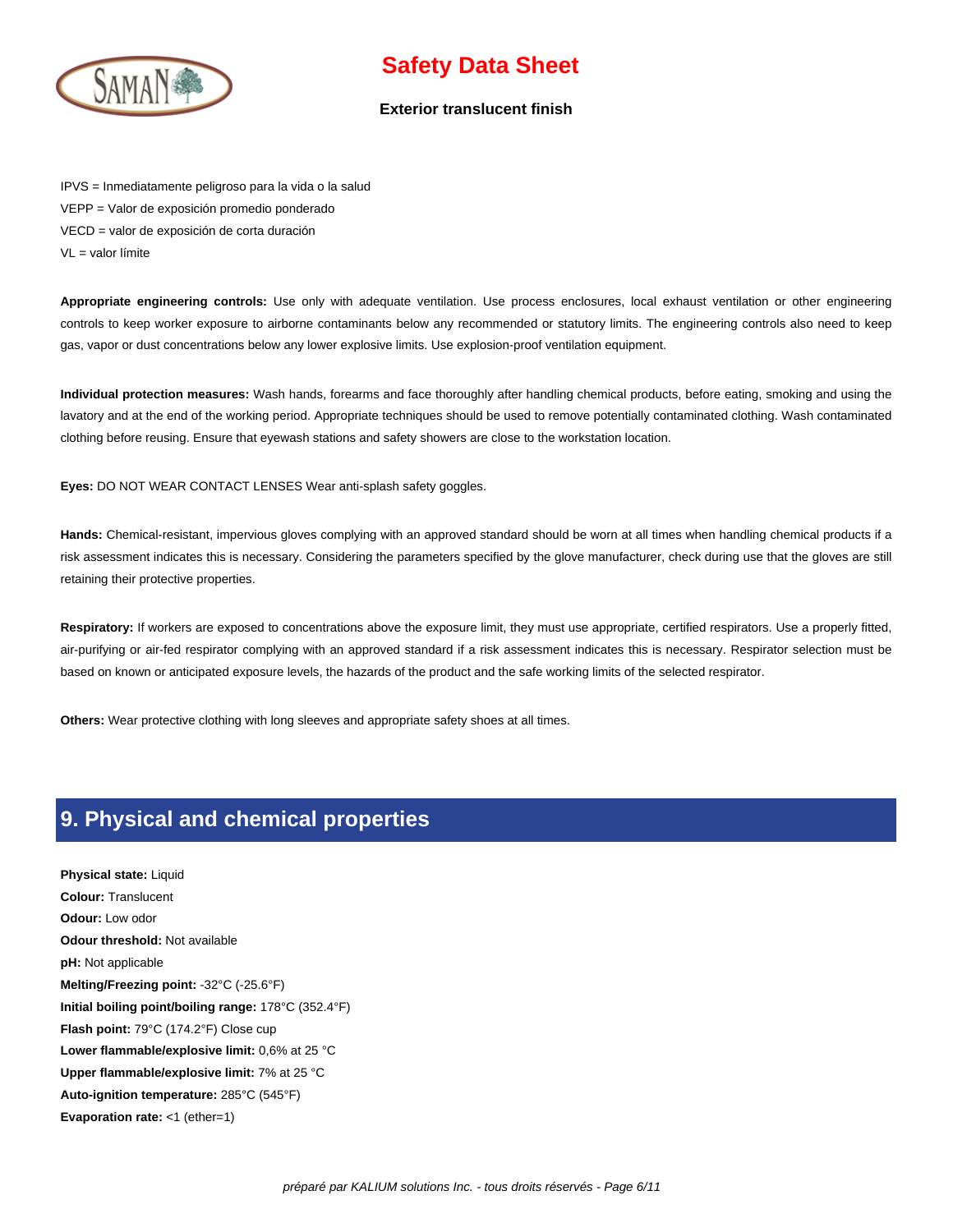

#### **Exterior translucent finish**

**Vapour pressure:** Not available **Vapour density:** < 1 (air =1) **Relative density:** 0,935-0,937 kg/L à 20 °C (water = 1) **Solubility in water:** Insoluble **Partition coefficient - n-octanol/water:** Not available **Decomposition temperature:** Not available Kinematic viscosity: 50,4 mm<sup>2</sup>/s (à 40 °C)

### **10. Stability and reactivity**

**Reactivity:** Stable under recommended conditions of storage and handling. It reacts strongly with oxidizing materials, to release gas and heat. The product is unstable in pure form.

**Chemical stability:** The product is chemically stable under normal conditions of use.

**Possibility of hazardous reactions:** Danger of explosion when heated. Materials such as rags used with this product may begin to burn by themselves.

**Conditions to avoid:** Keep away from sources of ignition, open flames and sparks, Avoid electrical discharge. Do not pierce or burn, even after use.

**Incompatible materials:** This product can attack certain types of plastic, rubber or coatings.

**Hazardous decomposition products:** Carbon monoxide and dioxide.

### **11. Toxicological information**

| <b>No</b> | CAS no        | CAS name                              | $(1)$ LD  | $(2)$ LD   | $(3)$ LD   | $(4)$ LC   | $(5)$ LC | $(6)$ LC   |
|-----------|---------------|---------------------------------------|-----------|------------|------------|------------|----------|------------|
|           |               |                                       | oral      | skin       | skin       | gases      | vapours  | dusts-mist |
|           | 64742-47-8    | Naphtha hydrotreated (light fraction) | >5000     | Not        | >2000      | Not        | >20.00   | >5,00      |
|           |               |                                       |           | available  |            | applicable |          |            |
| 2         | 64742-88-7    | Naphtha (medium aliphatic fraction    | Not       | <b>Not</b> | <b>Not</b> | Not        | >20.00   | >5,00      |
|           |               | $C9-C12$                              | available | available  | available  | applicable |          |            |
| 3         | $96 - 29 - 7$ | Methyl ethyl ketoxime                 | 2326      | Not        | 1000       | Not        | >20,00   | >5,00      |
|           |               |                                       |           | available  |            | applicable |          |            |
| 4         | 8052-41-3     | Stoddard solvent                      | >5000     | Not        | >3000      | Not        | >20.00   | >5,50      |
|           |               |                                       |           | available  |            | applicable |          |            |
| 5         | 41556-26-7    | BIS(1,2,2,6,6-pentamethyl-4-piperidi  | Not       | Not        | Not        | Not        | >20.00   | >5,00      |
|           |               | nyl) sebacate                         | available | available  | available  | applicable |          |            |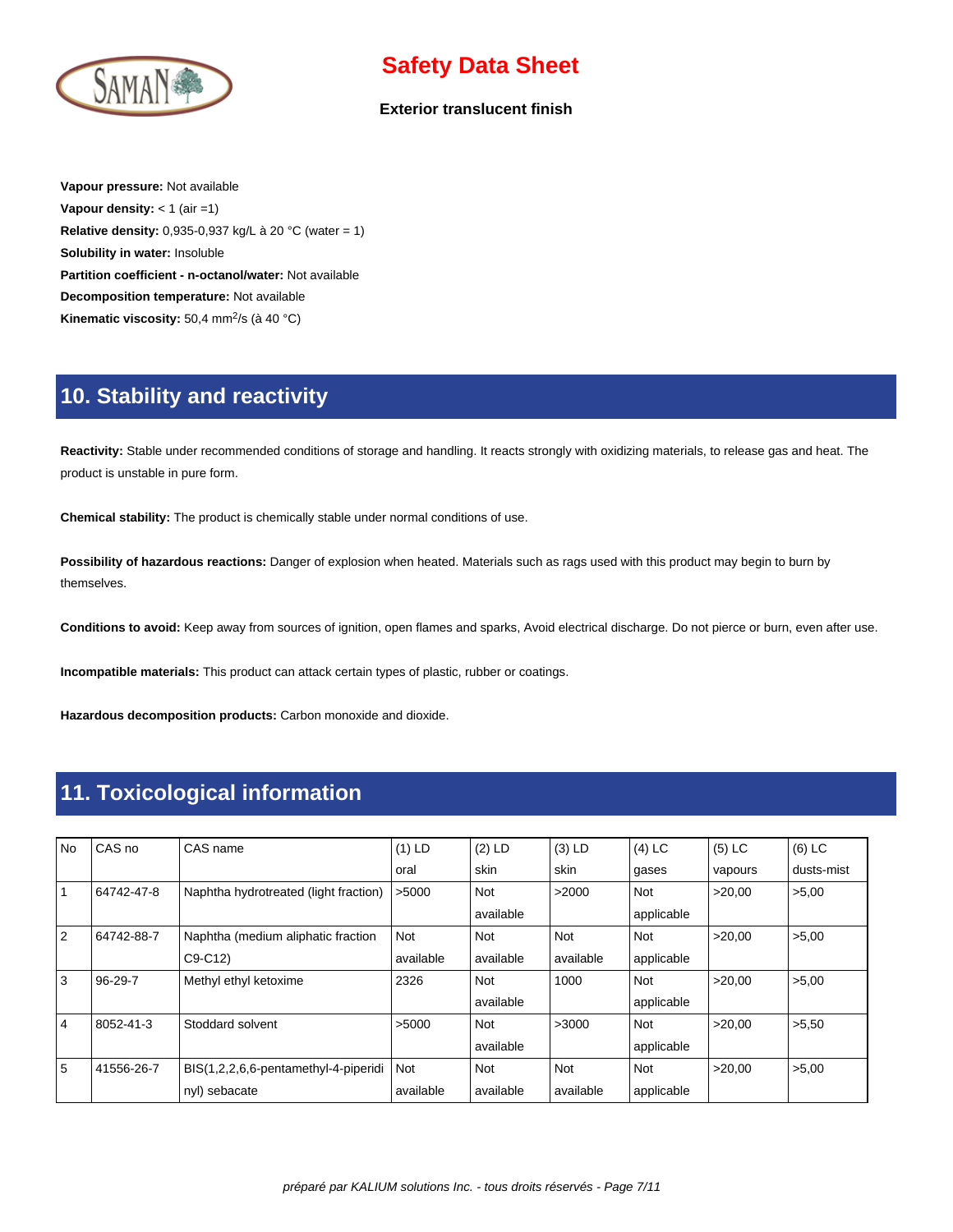

#### **Exterior translucent finish**

| l 6 | 1333-86-4 | Carbon black, (C.I. pigment black 7) | $\degree$ >8000 | Not       | >3000 | ' Not      | ' Not        | >5,00 |
|-----|-----------|--------------------------------------|-----------------|-----------|-------|------------|--------------|-------|
|     |           |                                      |                 | available |       | applicable | l applicable |       |

(1)  $LD_{50}$  oral mg/kg

(2)  $LD_{50}$  skin mg/kg

(3)  $LD_{50}$  skin mg/kg

(4)  $LC_{50}$  inhalation ppmV 4h gases

(5)  $LC_{50}$  inhalation mg/l 4h vapours

(6)  $LC_{50}$  inhalation mg/l 4h dusts-mist

**Routes of exposure:** This product is absorbed through the respiratory tract, skin and gastrointestinal tract.

**Symptoms:** Skin hypersensitivity. Diarrhea. Cough, breathing pain, eye redness and skin edema.

**Delayed and immediate effects:** May cause skin sensitization. Laxative effect, if ingested in large quantities. May cause irritation of eyes, skin and respiratory tract.

| No             | CAS no     | CAS name                              | <b>IARC</b>   | <b>ACGIH</b>  | Mutagenicity       | Effect on         |
|----------------|------------|---------------------------------------|---------------|---------------|--------------------|-------------------|
|                |            |                                       |               |               |                    | reproduction      |
|                | 64742-47-8 | Naphtha hydrotreated (light fraction) | Not available | Not available | Not available.     | Not available.    |
| 2              | 64742-88-7 | Naphtha (medium aliphatic fraction    | Not available | Not available | No effects shown.  | Not available.    |
|                |            | $C9-C12$                              |               |               |                    |                   |
| 3              | 96-29-7    | Methyl ethyl ketoxime                 | 2B            | A3            | Not available.     | Not available.    |
| $\overline{4}$ | 8052-41-3  | Stoddard solvent                      | 3             | A4            | The data do not    | No effects shown. |
|                |            |                                       |               |               | allow for an       |                   |
|                |            |                                       |               |               | adequate           |                   |
|                |            |                                       |               |               | assessment of      |                   |
|                |            |                                       |               |               | mutagenic effects. |                   |
| 5              | 41556-26-7 | BIS(1,2,2,6,6-pentamethyl-4-piperidin | Not available | Not available | Not available.     | Not available.    |
|                |            | yl) sebacate                          |               |               |                    |                   |
| 6              | 1333-86-4  | Carbon black, (C.I. pigment black 7)  | 2B            | A3            | Mutagenic effects  | Not available.    |
|                |            |                                       |               |               | shown in animals   |                   |
|                |            |                                       |               |               | or suspected in    |                   |
|                |            |                                       |               |               | humans.            |                   |

#### **Cancer classification under IARC (International Agency for Research on Cancer)**

Group 1: carcinogenic to humans.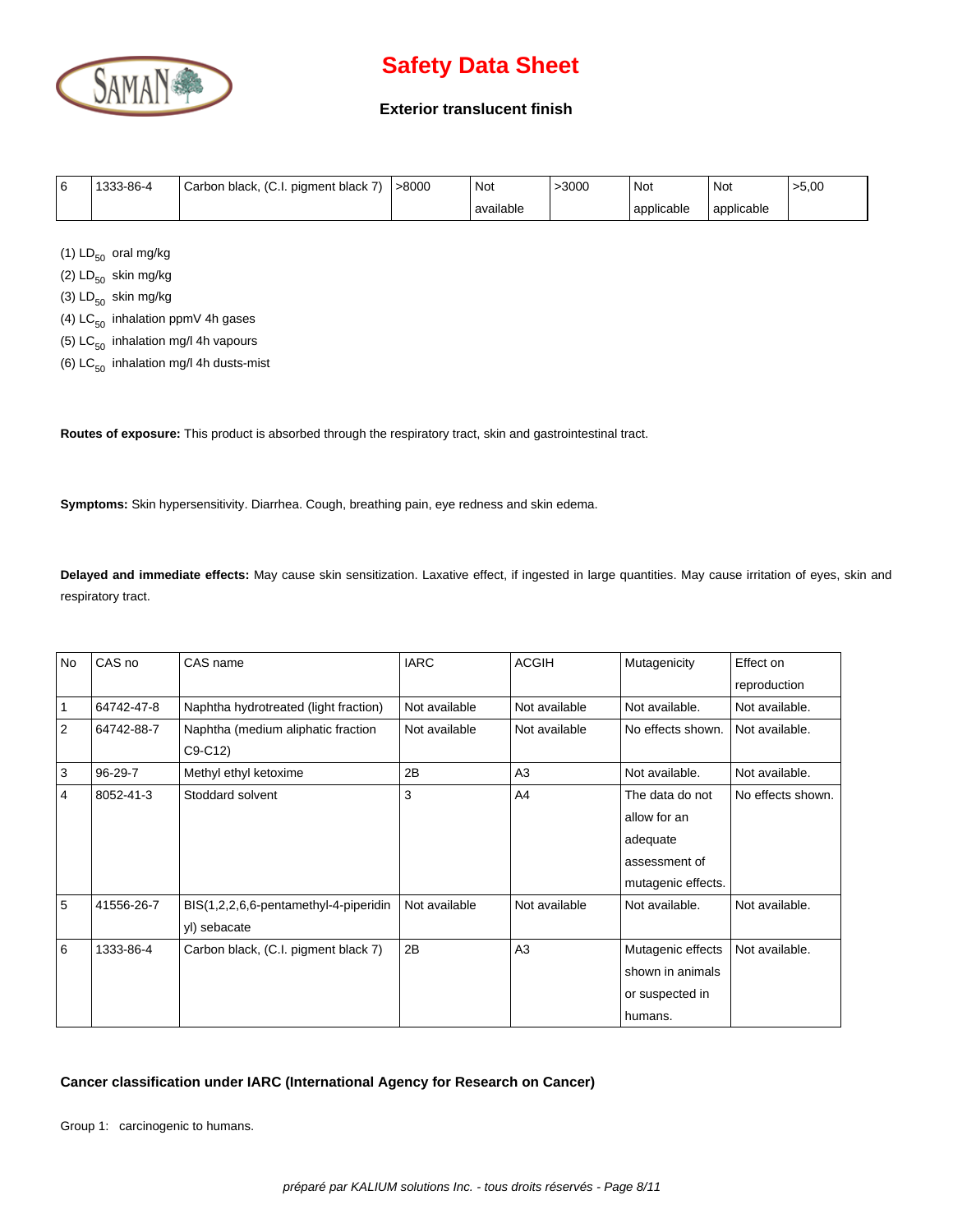

#### **Exterior translucent finish**

Group 2A: probably carcinogenic to humans.

Group 2B: possibly carcinogenic to humans.

Group 3: not classifiable as to its carcinogenicity to humans.

Group 4: probably not carcinogenic to humans.

#### **Cancer classification under ACGIH (American Conference of Governmental Industrial Hygienists)**

Group A1: confirmed human carcinogen.

Group A2: suspected human carcinogen.

Group A3: confirmed animal carcinogen with unknown relevance to humans.

Group A4: not classifiable as a human carcinogen.

Group A5: not suspected as a human carcinogen.

## **12. Ecological information**

| <b>No</b>      | CAS no        | CAS name                                          | $\%$  | Persistant | Bio-accumulation | Aquatic     |
|----------------|---------------|---------------------------------------------------|-------|------------|------------------|-------------|
|                |               |                                                   |       |            |                  | ecotoxicity |
|                | 64742-47-8    | Naphtha hydrotreated (light fraction)             | 14.73 | l No       | Yes              | Yes         |
| 2              | 64742-88-7    | Naphtha (medium aliphatic fraction C9-C12)        | 2.67  | l No       | Yes              | Yes         |
| 3              | $96 - 29 - 7$ | Methyl ethyl ketoxime                             | 0.70  | Yes        | <b>No</b>        | No.         |
| $\overline{4}$ | 8052-41-3     | Stoddard solvent                                  | 0.53  | l No       | Yes              | Yes         |
| 5              | 41556-26-7    | BIS(1,2,2,6,6-pentamethyl-4-piperidinyl) sebacate | 0.29  | Yes        | Yes              | Yes         |
| 6              | 1333-86-4     | Carbon black, (C.I. pigment black 7)              | 0.17  | Yes        | No               | <b>No</b>   |

| <b>No</b> | CAS no        | CAS name                                   | $\%$  | Ecotoxicity for   | Ecotoxicity for   | Environnemental   |
|-----------|---------------|--------------------------------------------|-------|-------------------|-------------------|-------------------|
|           |               |                                            |       | aquatic           | aquatic           | effects           |
|           |               |                                            |       | organisims-Short  | organisims-Long   |                   |
|           |               |                                            |       | term              | term              |                   |
|           | 64742-47-8    | Naphtha hydrotreated (light fraction)      | 14.73 | No known          | No known          | No known          |
|           |               |                                            |       | adverse effect to | adverse effect to | adverse effect to |
|           |               |                                            |       | aquatic life.     | aquatic life.     | the environment.  |
| 2         | 64742-88-7    | Naphtha (medium aliphatic fraction C9-C12) | 2.67  | No known          | No known          | No known          |
|           |               |                                            |       | adverse effect to | adverse effect to | adverse effect to |
|           |               |                                            |       | aquatic life.     | aquatic life.     | the environment.  |
| 3         | $96 - 29 - 7$ | Methyl ethyl ketoxime                      | 0.70  | No known          | No known          | No known          |
|           |               |                                            |       | adverse effect to | adverse effect to | adverse effect to |
|           |               |                                            |       | aquatic life.     | aquatic life.     | the environment.  |
| 4         | 8052-41-3     | Stoddard solvent                           | 0.53  | No known          | No known          | No known          |
|           |               |                                            |       | adverse effect to | adverse effect to | adverse effect to |
|           |               |                                            |       | aquatic life.     | aquatic life.     | the environment.  |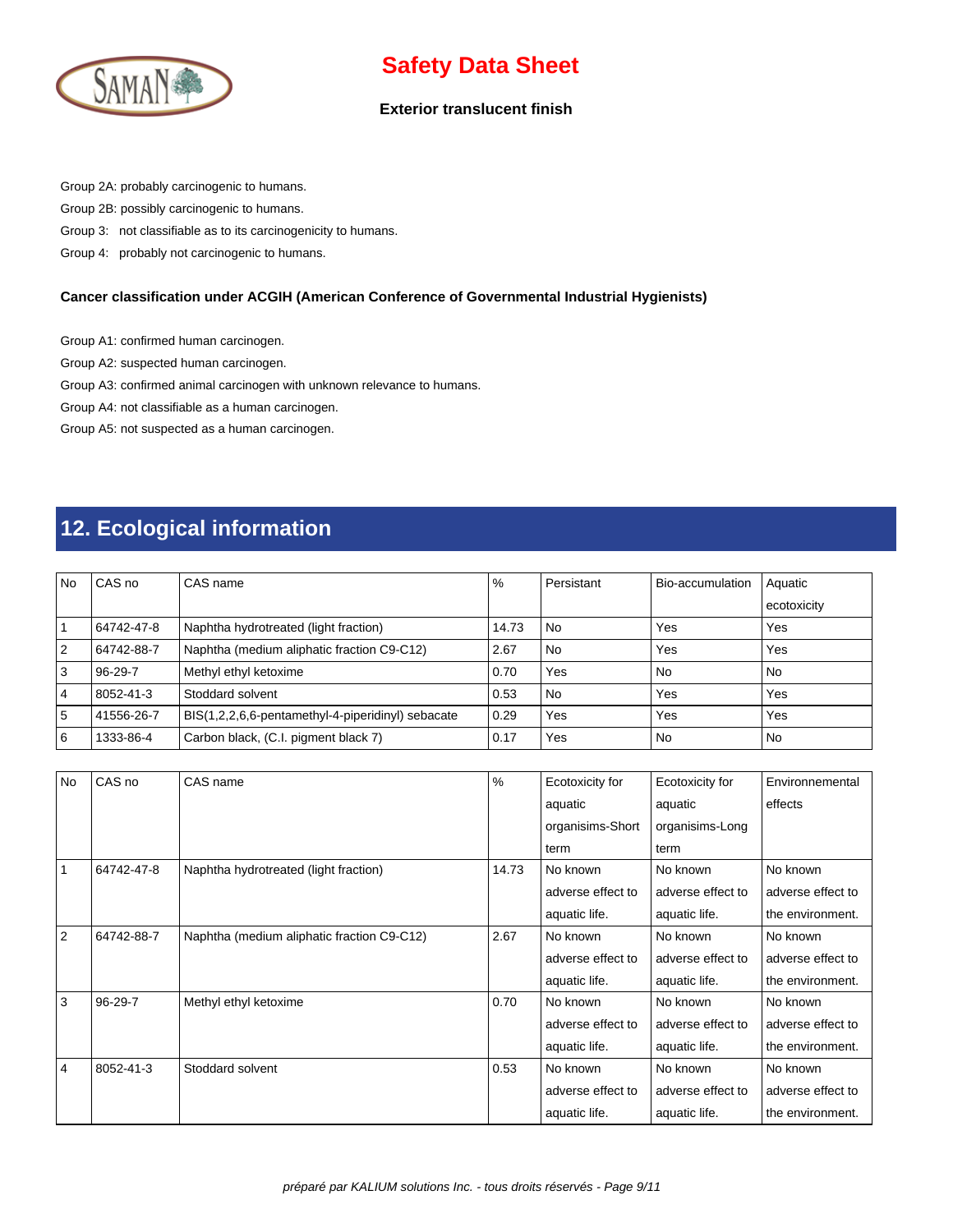

#### **Exterior translucent finish**

| 15 | 41556-26-7 | BIS(1,2,2,6,6-pentamethyl-4-piperidinyl) sebacate | 0.29 | Very toxic to     | Very toxic to     | No known          |
|----|------------|---------------------------------------------------|------|-------------------|-------------------|-------------------|
|    |            |                                                   |      | aquatic life.     | aquatic life with | adverse effect to |
|    |            |                                                   |      |                   | l long lasting    | the environment.  |
|    |            |                                                   |      |                   | effects.          |                   |
| 16 | 1333-86-4  | Carbon black, (C.I. pigment black 7)              | 0.17 | No known          | l No known        | No known          |
|    |            |                                                   |      | adverse effect to | adverse effect to | adverse effect to |
|    |            |                                                   |      | aquatic life.     | aquatic life.     | the environment.  |

## **13. Disposal considerations**

**Methods of disposal:** The generation of waste should be avoided or minimized wherever possible. Dispose of surplus and non-recyclable products via a licensed waste disposal contractor. Disposal of this product, solutions and any by-products should at all times comply with the requirements of environmental protection and waste disposal legislation and any regional local authority requirements. Empty containers or liners may retain some product residues. Vapor from product residues may create a highly flammable or explosive atmosphere inside the container. Do not cut, weld or grind used containers unless they have been cleaned thoroughly internally.

# **14. Transport information**

|                            | <b>TDG</b> | l dot | <b>IMDG</b> | <b>IATA</b> |
|----------------------------|------------|-------|-------------|-------------|
| UN number                  |            |       |             |             |
| Proper shipping name       |            |       |             |             |
| Transport hazard class(es) |            |       |             |             |
| Packing group              |            |       |             |             |

#### **Other information**

**Marine pollutant:** No

**IMDG:** Not applicable

**Exemption for limited quantity:** Not applicable

**Special precautions:** Not applicable

**Others exemptions:** Not applicable